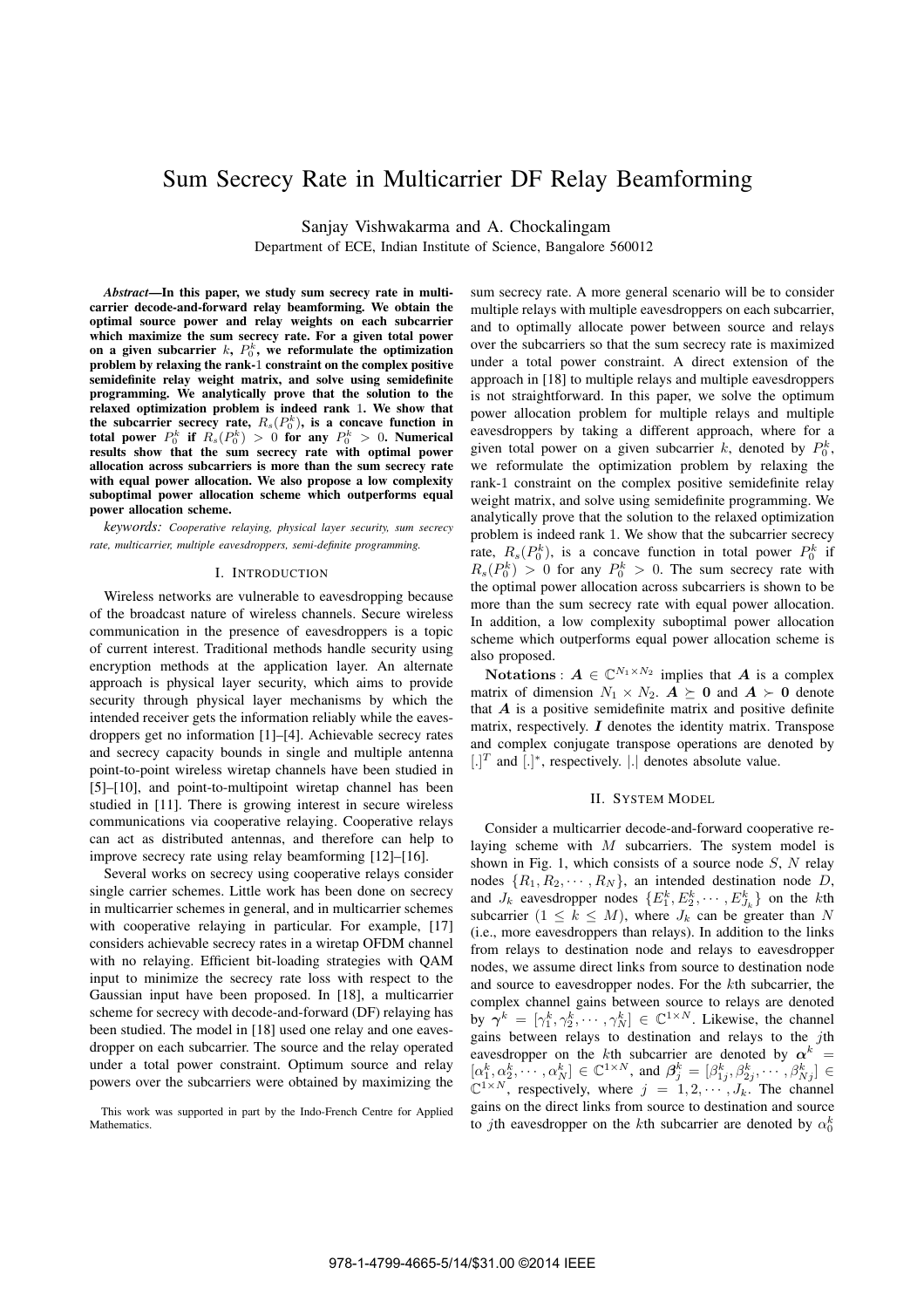and  $\beta_{0j}^k$ , respectively. We assume that the eavesdroppers do not collude [11].

Let  $P_0$  denote the total transmit power budget in the system (i.e., source power plus relays power) and let  $P_0^k$  denote the total available power on the  $k$ th subcarrier. The communication between source  $S$  and destination  $D$  happens in two hops. Each hop is divided into  $n$  channel uses. In the first hop of transmission on the  $k$ th subcarrier,  $S$  transmits message  $W^k$  which is equiprobable over  $\{1, 2, \cdots, 2^{2nR_s(P_0^k)}\}$ .  $W^k$ needs to be conveyed to the destination at perfect secrecy rate  $R_s(P_0^k)$ . For each  $W^k$  drawn equiprobably over the set  $\{1, 2, \cdots, 2^{2nR_s(P_0^k)}\}, S$ , using a stochastic encoder, maps  $W^k$  to a codeword  $\{X^k_m\}_{m=1}^n$  of length n, where each symbol,  $X_m^k$ , in the codeword is i.i.d. ~  $CN(0, 1)$ . Let  $P_s^k$  denote the source transmit power on the  $k$ th subcarrier. In the  $m$ th  $(1 \leq m \leq n)$  channel use, source transmits the weighted symbol  $\sqrt{P_s^k} X_m^k$ . In the following, we will use  $X^k$  to denote the symbols in the codeword  $\{X_m^k\}_{m=1}^n$  on the kth subcarrier. We also assume that all the channel gains are known and remain static over the codeword transmit duration.

In the second hop of transmission on the  $k$ th subcarrier, relays retransmit the decoded symbol  $X<sup>k</sup>$  to the destination D. Let  $\phi^k = [\phi_1^k, \phi_2^k, \cdots, \phi_N^k]^T \in \mathbb{C}^{N \times 1}$  denote the complex weights applied by the relays on the transmit symbol  $X^k$ . The ith  $(1 \le i \le N)$  relay transmits the weighted symbol  $\phi_i^k X^k$ .

Let  $y_{R_i}^k$ ,  $y_{D_1}^k$  and  $y_{E_{1j}}^k$  denote the received signals at the *i*th relay, destination D and jth eavesdropper  $E_j^k$ , respectively on the  $k$ th subcarrier, in the first hop of transmission. In the second hop of transmission on the kth subcarrier, the received signals at the destination and  $j$ th eavesdropper are denoted by  $y_{D_2}^k$  and  $y_{E_{2j}}^k$ , respectively. We have

$$
y_{R_i}^k = \sqrt{P_s^k} \gamma_i^k X^k + \eta_{R_i}^k, \quad \forall i = 1, 2, \cdots, N, \quad (1)
$$

$$
b_{D_1}^k = \sqrt{P_s^k} \alpha_0^k X^k + \eta_{D_1}^k, \qquad (2)
$$

$$
y_{E_{1j}}^k = \sqrt{P_s^k} \beta_{0j}^k X^k + \eta_{E_{1j}}^k, \qquad j = 1, 2, \cdots, J_k, \qquad (3)
$$

 $\overline{\mathfrak{c}}$ 

$$
y_{D_2}^k = \alpha^k \phi^k X^k + \eta_{D_2}^k, \qquad (4)
$$

$$
y_{E_{2j}}^k = \beta_j^k \phi^k X^k + \eta_{E_{2j}}^k, \qquad j = 1, 2, \cdots, J_k.
$$
 (5)

The noise components,  $\eta$ 's, are assumed to be i.i.d.  $\mathcal{CN}(0, N_0)$ . We rewrite (2), (4) and (3), (5) in the following vector forms:

$$
\mathbf{y}_{D}^{k} = [y_{D_{1}}^{k}, y_{D_{2}}^{k}]^{T}
$$
\n
$$
= [\sqrt{P_{s}^{k}} \alpha_{0}^{k}, \quad \alpha^{k} \phi^{k}]^{T} X^{k} + [\eta_{D_{1}}^{k}, \eta_{D_{2}}^{k}]^{T}, \quad (6)
$$
\n
$$
\mathbf{y}_{E_{j}}^{k} = [y_{E_{1j}}^{k}, y_{E_{2j}}^{k}]^{T}
$$
\n
$$
= [\sqrt{P_{s}^{k}} \beta_{0j}^{k}, \quad \beta_{j}^{k} \phi^{k}]^{T} X^{k} + [\eta_{E_{1j}}^{k}, \eta_{E_{2j}}^{k}]^{T}. \quad (7)
$$

# III. SUM SECRECY RATE IN MULTICARRIER DF RELAY BEAMFORMING

Using  $(1)$ ,  $(6)$  and  $(7)$ , the information rates at the *i*th relay, destination D and jth eavesdropper  $E_j^k$ , respectively, on the



Fig. 1. System model.

 $k$ th subcarrier are

$$
R_{R_i}^k \triangleq \frac{1}{2} I\big(X^k; y_{R_i}^k\big) = \frac{1}{2} \log_2 \left(1 + \frac{P_s^k |\gamma_i^k|^2}{N_0}\right), \qquad (8)
$$

$$
R_D^k \triangleq \frac{1}{2} I(X^k; \mathbf{y}_D^k)
$$
  
= 
$$
\frac{1}{2} \log_2 \left( 1 + \frac{P_s^k |\alpha_0^k|^2 + \alpha^k \phi^k \phi^{k*} \alpha^{k*}}{N_0} \right), \quad (9)
$$

$$
R_{E_j}^k \triangleq \frac{1}{2} I(X^k; \mathbf{y}_{E_j}^k)
$$
  
= 
$$
\frac{1}{2} \log_2 \left( 1 + \frac{P_s^k |\beta_{0j}^k|^2 + \beta_j^k \phi^k \phi^{k*} \beta_j^{k*}}{N_0} \right). (10)
$$

The factor  $\frac{1}{2}$  appears in (8), (9) and (10) because of the two hops. Subject to the total power constraint and the information rate constraint to correctly decode the source symbol by the relays on the kth subcarrier, the achievable secrecy rate on the kth subcarrier  $R_s(P_0^k)$  for DF is obtained by solving the following optimization problem [11,13]:

$$
R_s(P_0^k) = \max_{P_s^k, \phi^k} \min_{j:1,2,\dots, J_k} \{R_D^k - R_{E_j}^k\}^+
$$
  
= 
$$
\max_{P_s^k, \phi^k} \min_{j:1,2,\dots, J_k} \frac{1}{2} \log_2 \left( \frac{N_0 + P_s^k |\alpha_0^k|^2 + \alpha^k \phi^k \phi^{k*} \alpha^{k*}}{N_0 + P_s^k |\beta_{0j}^k|^2 + \beta_j^k \phi^k \phi^{k*} \beta_j^{k*}} \right)
$$
  
= 
$$
\frac{1}{2} \log_2 \max_{P_s^k, \phi^k} \min_{j:1,2,\dots, J_k} \left( \frac{N_0 + P_s^k |\alpha_0^k|^2 + \alpha^k \phi^k \phi^{k*} \alpha^{k*}}{N_0 + P_s^k |\beta_{0j}^k|^2 + \beta_j^k \phi^k \phi^{k*} \beta_j^{k*}} \right)
$$
(11)

s.t. 
$$
P_s^k \geq 0
$$
,  $P_s^k + \phi^{k*} \phi^k \leq P_0^k$ ,  
\n $R_{R_i}^k \geq R_D^k$ ,  $\forall i = 1, 2 \cdots, N$ , (12)

where  ${a}^{\dagger} = \max(a, 0)$ , and w.l.o.g we drop this notation assuming that secrecy rate is a non-negative number. Defining  $\mathbf{\Phi}^{k} \triangleq \mathbf{\phi}^{k} \mathbf{\phi}^{k*}$ , the *i*th relay's transmit power on the *k*th subcarrier is given by the *i*th diagonal element of  $\Phi^k$ . We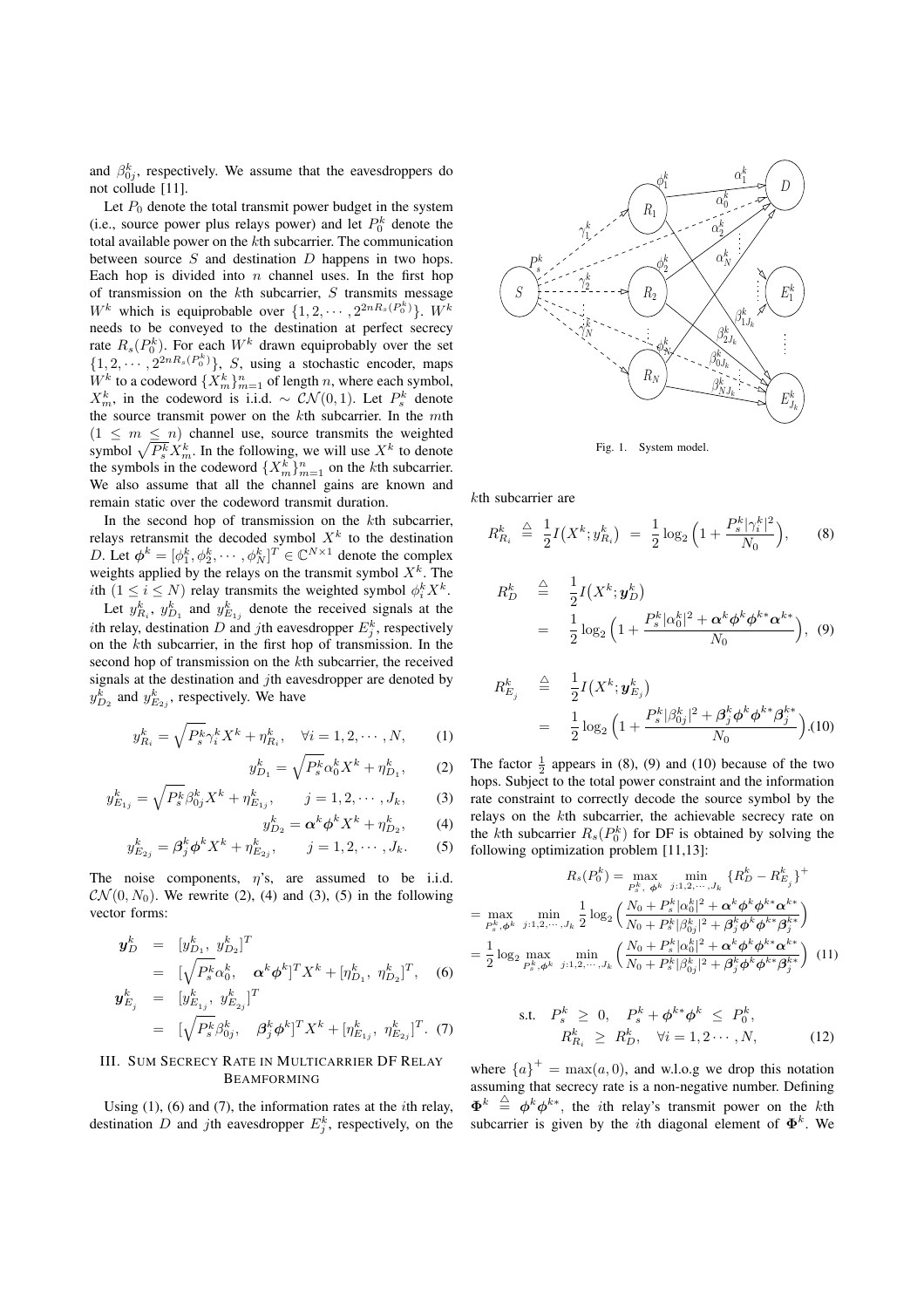can write the above secrecy rate expression in the following equivalent optimization form:

$$
R_s(P_0^k) = \frac{1}{2} \log_2 \max_{P_s^k, \ \Phi^k} \ \min_{j:1,2,\cdots,J_k} \frac{r^k}{s_j^k}
$$
(13)

s.t. 
$$
\mathbf{\Phi}^{k} \geq 0
$$
,  $rank(\mathbf{\Phi}^{k}) = 1$ ,  $P_{s}^{k} \geq 0$ ,  
\n $P_{s}^{k} + trace(\mathbf{\Phi}^{k}) \leq P_{0}^{k}$ ,  $\frac{1}{2} log_{2} \left(1 + \frac{P_{s}^{k} |\gamma_{i}^{k}|^{2}}{N_{0}}\right) \geq$   
\n $\frac{1}{2} log_{2} \left(1 + \frac{P_{s}^{k} |\alpha_{0}^{k}|^{2} + \alpha^{k} \mathbf{\Phi}^{k} \alpha^{k*}}{N_{0}}\right)$ ,  $\forall i = 1, 2 \cdots, N$ , (14)  
\nwhere

$$
r^{k} = (N_0 + P_s^{k} |\alpha_0^{k}|^2 + \alpha^{k} \Phi^{k} \alpha^{k*}),
$$
  
\n
$$
s_j^{k} = (N_0 + P_s^{k} |\beta_{0j}^{k}|^2 + \beta_j^{k} \Phi^{k} \beta_j^{k*}).
$$

Further, relaxing the rank constraint on  $\Phi^k$  and dropping the logarithms, the optimization problem (13) to compute the secrecy rate expression can be written in the following optimization form:

$$
\max_{P_s^k, \ \Phi^k} \ \min_{j:1,2,\cdots,J_k} \ \frac{r^k}{s_j^k} \tag{15}
$$

s.t. 
$$
\mathbf{\Phi}^{k} \succeq 0
$$
,  $P_{s}^{k} \geq 0$ ,  $P_{s}^{k} + trace(\mathbf{\Phi}^{k}) \leq P_{0}^{k}$ ,  
\n $N_{0} + P_{s}^{k} |\gamma_{i}^{k}|^{2} \geq r^{k}$ ,  $\forall i = 1, 2, \cdots, N$ . (16)

The innermost minimization  $\min_{j:1,\cdots,J_k}$  $\frac{r^k}{s_j^k}$  is equivalent to  $\max_{t^k} t^k$  such that  $r^k - t^k s_j^k \geq 0$ ,  $\forall j = 1, 2, \dots, J_k$ . So, we write (15) and (16) in the following single maximization form:

$$
\max_{P_s^k, \ \Phi^k} \ \max_{t^k} \ t^k = \max_{P_s^k, \ \Phi^k, \ t^k} \ t^k \tag{17}
$$

s.t. 
$$
\mathbf{\Phi}^k \succeq 0
$$
,  $P_s^k \ge 0$ ,  $P_s^k + trace(\mathbf{\Phi}^k) \le P_0^k$ ,  
\n
$$
N_0 + P_s^k |\gamma_i^k|^2 \ge r^k, \quad \forall i = 1, 2, \cdots, N,
$$
\n
$$
r^k - t^k s_j^k \ge 0, \quad \forall j = 1, 2 \cdots, J_k. \quad (18)
$$

We prove that  $rank(\Phi^k) = 1$  in the Appendix. We also numerically confirm that  $rank(\Phi^k) = 1$ . This implies that optimization problems (13), (15) and (17) are equivalent. For a given  $t^k$ , the above problem is formulated as the following semi-definite feasibility problem:

find 
$$
P_s^k
$$
,  $\mathbf{\Phi}^k$  (19)

subject to the constraints in (18). The maximum value of  $t^k$ , denoted by  $t_{max}^k$ , can be obtained using bisection method as follows. Let  $t_{max}^k$  lie in the interval  $[t_{ll}^k, t_{ul}^k]$ . The value of  $t_{ll}^k$ can be taken as 1 (corresponding to the minimum secrecy rate of 0) and  $t_{ul}^k$  can be taken as  $\min_{i:1,2,\dots,N} (1 + \frac{P_0^k |\gamma_i^k|^2}{N_0})$ , which corresponds to the minimum information rate to the relays when the total available power  $P_0^k$  is allotted to the source. Check the feasibility of (18) at  $t^k = (t^k_{ll} + t^k_{ul})/2$ . If feasible, then  $t_{ll}^k = t^k$ , else  $t_{ul}^k = t^k$ . Repeat this until  $t_{ul}^k - t_{ll}^k \leq \zeta$ ,

where  $\zeta$  is a small positive number. Using  $t_{max}^k$  in (13), the secrecy rate is given by

$$
R_s(P_0^k) = \frac{1}{2} \log_2 t_{max}^k.
$$
 (20)

We now show the concavity of  $R_s(P_0^k)$  as a function of  $P_0^k$ . First, we show that for a given total power  $P_0^k$  in the interval  $(0, P_0]$ ,  $R_s(P_0^k)$  attains its maximum when  $P_s^k + \phi^{k*} \phi^k =$  $P_0^k$ , i.e., when entire total power is used. We write (11) and its constraints (12) in terms of a new vector  $\psi^k \in \mathbb{C}^{(N+1)\times 1}$ as

$$
R_s(P_0^k) = \max_{\psi^k} \min_{j:1,2,\dots,J_k} (R_D^k - R_{E_j}^k)
$$
  
= 
$$
\max_{\psi^k} \min_{j:1,\dots,J_k} \frac{1}{2} \Big\{ \log_2 \Big( 1 + \frac{\psi^{k*} \mathbf{A}^k \psi^k}{N_0} \Big)
$$
  
- 
$$
\log_2 \Big( 1 + \frac{\psi^{k*} \mathbf{B}_j^k \psi^k}{N_0} \Big) \Big\}
$$
(21)

$$
\text{s.t.} \quad \psi^{k*} \psi^k \le P_0^k,
$$
\n
$$
R_{R_i}^k - R_D^k = \frac{1}{2} \log_2 \left( 1 + \frac{\psi^{k*} \mathbf{C}_i^k \psi^k}{N_0} \right) -
$$
\n
$$
\frac{1}{2} \log_2 \left( 1 + \frac{\psi^{k*} \mathbf{A}^k \psi^k}{N_0} \right) \ge 0, \ \forall i = 1, 2 \cdots, N, \tag{22}
$$

where  $\psi^k = [\sqrt{P_s^k}, \phi^{kT}]^T$ , and  $\mathbf{A}^k$ ,  $\mathbf{B}_j^k$  and  $\mathbf{C}_i^k$  are  $(N +$  $1) \times (N + 1)$  matrices given by

$$
\begin{array}{rcll} \mathbf{A}^k & = & [\alpha_0^{k*}\alpha_0^k, \; \mathbf{0}; \; \mathbf{0}, \; \pmb{\alpha}^{k*}\pmb{\alpha}^{k}] \; \succeq \; \mathbf{0}, \\ \mathbf{B}^k_j & = & [\beta_{0j}^{k*}\beta_{0j}^k, \; \mathbf{0}; \; \mathbf{0}, \; \pmb{\beta}^{k*}_j\pmb{\beta}^{k}_j] \; \succeq \; \mathbf{0}, \\ \mathbf{C}^k_i & = & [\gamma_i^{k*}\gamma_i^k, \; \mathbf{0}; \; \mathbf{0}, \; \mathbf{0}] \; \succeq \; \mathbf{0}. \end{array}
$$

Let the solution of the above optimization problem be feasible with  $R_s(P_0^k) > 0$ , and  $\psi^k = \sqrt{P^k} \psi^k_u$ , where  $\psi^k_u$  is a unitnorm vector in the direction of  $\psi^k$ . From the power constraint,  $\psi^{k*} \psi^k \ = \ P^k \psi_u^{k*} \psi_u^k \ = \ P^k \ \leq \ P_0^k.$  Since  $\frac{d(R_D^k - R_{B_j}^k)}{d(R_D^k - R_{B_j}^k)} > 0$ at  $\psi^k = \sqrt{P^k} \psi^k_u$ ,  $\forall j = 1, 2, \cdots, J_k$ , and  $\frac{d(R^k_{R_i} - R^k_D)}{dP^k} \geq 0$ at  $\psi^k = \sqrt{P^k} \psi^k_k$ ,  $\forall i = 1, 2, \cdots, N$ , this implies that the secrecy rate maximum occurs at  $P^k = P_0^k$ . Hence,  $R_s(P_0^k)$ is a monotonically increasing function in  $P_0^k$  over the interval [0,  $P_0$ ]. Also,  $\frac{d^2(R_D^k - R_{E_j}^k)}{dP_k^k}$  $\frac{d^2 D^{(1)}(E_j)}{d P_0^{k^2}}$  < 0 at  $\psi^k = \sqrt{P_0^k} \psi_u^k$ ,  $\forall j =$  $1, 2, \cdots, J_k$ . This further implies that  $R_s(P_0^k)$  is concave in  $P_0^k$  over the interval  $[0, P_0]$ .

Let  $L \leqslant M$ ) be the number of subcarriers having respective  $R_s(P_0^k) > 0$  for any  $P_0^k > 0$ . This can be verified by solving (17) for each subcarrier with some fixed  $P_0^k > 0$  $b_0^k > 0$ e.g.  $P_0^k = P_0 \geq 0$ . We also obtain the unit norm vector  $\psi_u^k = \frac{1}{\sqrt{P_0^k}} [\sqrt{P_s^k}, \phi^{kT}]^T$  for each subcarrier by solving (17) with some fixed  $P_0^k > 0$  e.g.  $P_0^k = P_0 > 0$ . With this, all L subcarriers  $R_s(P_0^k)$  will be concave functions in their respective  $P_0^k$  which follows from the previous discussion. We discard remaining  $M - L$  subcarriers because they will not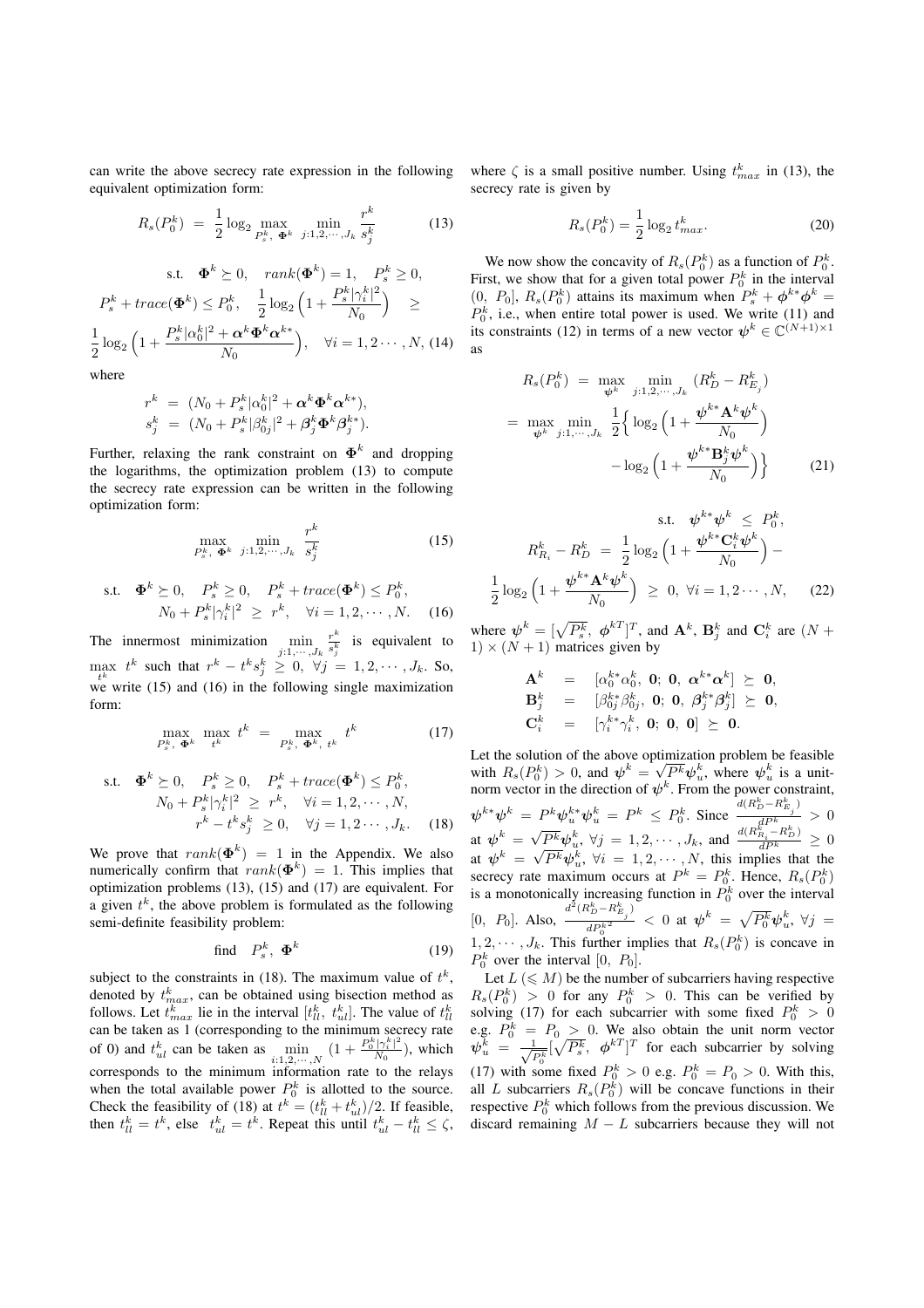lead to any positive secrecy rate. We obtain the maximum sum secrecy rate by solving the following optimization problem:

Sum Secretary Rate = 
$$
\max_{P_0^1, P_0^2, \cdots, P_0^L} \sum_{k=1}^L R_s(P_0^k)
$$
 (23)

$$
= \max_{P_0^1, P_0^2, \dots, P_0^L} \sum_{k=1}^L \frac{1}{2} \Big\{ \log_2 \Big( 1 + \frac{P_0^k \psi_u^{k*} \mathbf{A}^k \psi_u^k}{N_0} \Big) - \log_2 \Big( 1 + \frac{P_0^k \psi_u^{k*} \mathbf{B}_{j_0}^k \psi_u^k}{N_0} \Big) \Big\} \tag{24}
$$

s.t. 
$$
\forall k = 1, 2, \dots, L, \quad 0 \le P_0^k \le P_0,
$$
  

$$
\sum_{k=1}^L P_0^k \le P_0, \quad (25)
$$

where  $j_0 = \arg \max_{j:1,2,\dots, J_k} \psi_u^{k*} \mathbf{B}_j^k \psi_u^k$ , i.e., the eavesdropper index having maximum information rate on the  $k$ th subcarrier. The objective function in  $(23)$  and its equivalent  $(24)$  is a sum of  $L$  concave functions, and all the constraints in (25) are linear. This implies that the optimization problem (24) is a convex optimization problem, or, to be more specific, a concave maximization problem. For a convex optimization problem, the first order necessary conditions (KKT) are also sufficient. This implies that a local maximum of the above optimization problem will also be a global maximum. We note that the existing convex optimization tools can not be used to solve (24). However, the optimal solution of (24) can be obtained using interior-point method. As discussed above, optimality of the solution is guaranteed due to the fact that (24) is a concave maximization problem.

### *A. Low complexity suboptimum power allocation*

We will compare the sum secrecy rate achieved by the above optimum power allocation (OPA) scheme with that of equal power allocation (EPA) scheme, where the total power  $P_0$  is distributed equally among all the  $M$  subcarriers in the system. We refer to the later scheme as 'EPA scheme 1'. Another scheme is to distribute the total power  $P_0$  equally among the  $L$  subcarriers which have non-zero secrecy rate for any  $P_0^k > 0$ . We refer to this scheme as 'EPA scheme 2'. EPA schemes 1 and 2 are low complexity suboptimum schemes. Since EPA scheme 2 does not waste its power on zero secrecy rate subchannels, it is expected to achieve higher sum secrecy rate than EPA scheme 1.

#### IV. RESULTS AND DISCUSSIONS

We evaluated the sum secrecy rates of the OPA scheme, EPA scheme 1 and EPA scheme 2 for a system with  $N = 2$ relays,  $M = 4$  subcarriers, and  $J = 3$  eavesdroppers on each subcarrier. We consider the following channel gains for all subcarriers:

$$
\begin{bmatrix} \gamma^{1T}, & \gamma^{2T}, & \gamma^{3T}, & \gamma^{4T} \end{bmatrix} = \begin{bmatrix} -0.9483 - 0.4119i, & -1.1554 + 0.1758i, & 0.2077 + 0.2217i, & -0.7993 + 0.3741i, & 0.3391 - 0.6338i, & -1.0201 - 1.0534i, & -0.0993 - 1.4320i, & -0.2069 + 0.0093 - 0.0003 - 0.0003 - 0.0003 - 0.0003 - 0.0003 - 0.0003 - 0.0003 - 0.0003 - 0.0003 - 0.0003 - 0.0003 - 0.0003 - 0.0003 - 0.0003 - 0.0003 - 0.0003 - 0.0003 - 0.0003 - 0.0003 - 0.0003 - 0.0003 - 0.0003 - 0.0003 - 0.0003 - 0.0003 - 0.0003 - 0.0003 - 0.0003 - 0.0003 - 0.0003 - 0.0003 - 0.0003 - 0.0003 - 0.0003 - 0.0003 - 0.0003 - 0.0003 - 0.0003 - 0.0003 - 0.0003 - 0.0003 - 0.0003 - 0.0003 - 0.0003 - 0.0003 - 0.0003 - 0.0003 - 0.0003 - 0.0003 - 0.0003 - 0.0003 - 0.0003 - 0.0003 - 0.0003 - 0.0003 - 0.0003 - 0.0003 - 0.0003 - 0.0003 - 0.0003 - 0.0003 - 0.0003 - 0.0003 - 0.0003 - 0.0003 - 0.0003 - 0.0003 - 0.0003 - 0.0003 - 0.0003 - 0.0003 - 0.0
$$

 $0.2429i,$ 

 $\left[\alpha_0^1, \alpha_0^2, \alpha_0^3, \alpha_0^4\right] = \left[0.2681 + 0.0181i, -0.2446 - \right]$ 0.7506i,  $0.2405 + 0.1007i$ ,  $-0.3792 - 0.2593i$ ,

$$
\begin{array}{rcl}\n[\beta_{01}^1, & \beta_{01}^2, & \beta_{01}^3, & \beta_{01}^4\n\end{array} = [-0.0547 - 0.0076i, \quad 0.0107 + 0.0717i, \quad -0.0238 - 0.0336i, \quad 0.0686 + 0.0049i],
$$

$$
\begin{array}{rcl}\n[\beta_{02}^1, & \beta_{02}^2, & \beta_{02}^3, & \beta_{02}^4\n\end{array}\n\quad = \begin{array}{rcl}\n[0.0282 - 0.0970i, & 0.0789 - 0.0485i, & 0.0439 + 0.0235i, & -0.0203 - 0.0705i\n\end{array}\n\right.
$$

$$
\begin{array}{rcl}\n[\beta_{03}^1, & \beta_{03}^2, & \beta_{03}^3, & \beta_{03}^4\n\end{array} = \begin{array}{rcl}\n[0.0206 + 0.0287i, & 0.0783 + 0.0860i, & 0.0173 + 0.1024i, & 0.0117 - 0.0725i\n\end{array}
$$

 $[\alpha^{1T}, \alpha^{2T}, \alpha^{3T}, \alpha^{4T}] = [0.0453 + 0.0374i, -0.1867 +$  $1.0868i, 0.6052 + 0.7846i, 0.5741 + 0.2726i; 0.0164 0.0112i, 1.7645 - 1.1383i, -0.6017 - 0.7847i, 0.4951 +$  $0.6825i$ 

 $[\beta_1^{1T}, \beta_1^{2T}, \beta_1^{3T}, \beta_1^{4T}] = [0.0579 + 0.0392i, -0.0655 +$  $0.0044i, -0.0568 + 0.0141i, -0.0637 + 0.1471i; 0.0026 0.0294i, -0.0079 + 0.0323i, -0.1177 + 0.0182i, 0.0416 0.1610i$ ,

 $[\beta_2^{1T}, \beta_2^{2T}, \beta_2^{3T}, \beta_2^{4T}] = [0.0240 + 0.0935i, 0.0468 +$  $0.0931i, 0.0628 - 0.1011i, 0.0600 - 0.0357i; 0.0205 0.0045i, -0.0411 + 0.0161i, 0.0122 - 0.0106i, 0.0681 0.1223i$ ].

 $[\beta_3^{1T}, \beta_3^{2T}, \beta_3^{3T}, \beta_3^{4T}] = [-0.0295 + 0.0204i, 0.0510 +$  $0.0570i, 0.0624 + 0.0085i, -0.0103 + 0.0404i, -0.0435 +$  $0.0824i, 0.0240 - 0.0959i, 0.0201 - 0.0157i, -0.0063 0.0212i$ ].

The secrecy rates achieved on subcarriers 1, 2, 3, and 4 as a function of total power under various power allocation schemes are plotted in Fig. 2, Fig. 3, Fig. 4, and Fig. 5, respectively. The sum secrecy rates achieved in the system as a function of total power under various power allocation schemes are plotted in Fig. 6. As expected, OPA scheme achieves the highest sum secrecy rate among all the three schemes. EPA scheme 1, though less complex, achieves much less sum secrecy rate. EPA scheme 2, while being less complex than OPA scheme, achieves better sum secrecy rate than EPA scheme 1 and closer to sum secrecy rate of OPA scheme. As pointed out, EPA scheme 2 achieves higher sum secrecy rate than EPA scheme 1 because it does not use its power on zero secrecy rate subcarriers. At high transmit powers, the performance difference between the three schemes tend to diminish.

#### V. CONCLUSIONS

We considered the sum secrecy rate in multicarrier decodeand-forward relay beamforming. We transformed the sum secrecy rate maximization problem to an equivalent concave maximization problem which can be easily solved using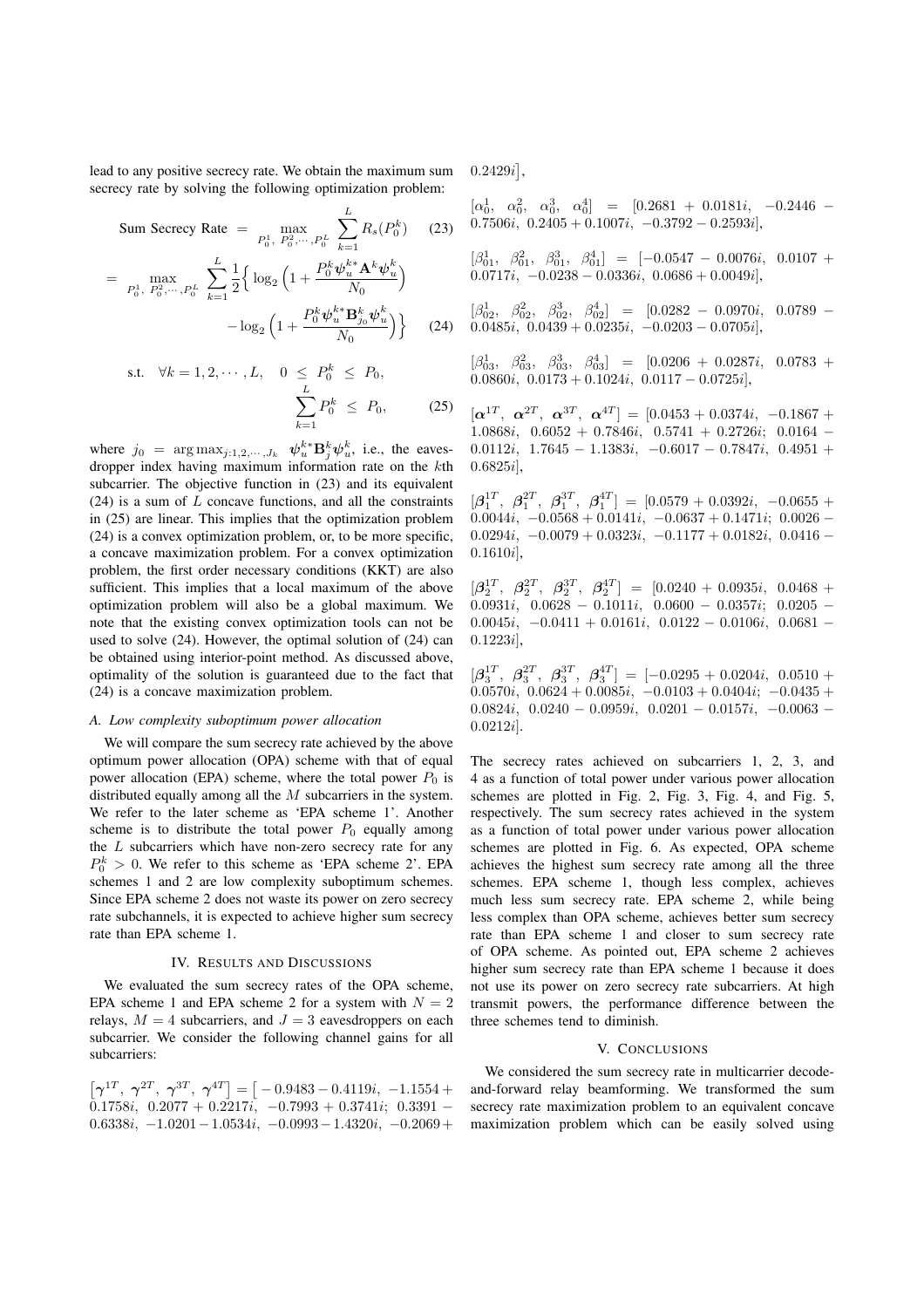

Fig. 2. Subcarrier 1 secrecy rate in DF multicarrier relay beamforming with  $N = 2, M = 4, J = 3.$ 



Fig. 3. Subcarrier 2 secrecy rate in DF multicarrier relay beamforming with  $N = 2, M = 4, J = 3.$ 

interior-point method. We obtained the optimal source power and relay weights on each subcarrier which maximized the sum secrecy rate. Numerical results showed that the sum secrecy rate with optimal power allocation across subcarriers was more than the sum secrecy rate with equal power allocation. We also proposed a low complexity suboptimal power allocation scheme which outperformed equal power allocation scheme.

#### **APPENDIX**

In this appendix, we prove that the solution of the optimization problem (17) has rank 1, i.e.,  $rank(\mathbf{\Phi}^k) = 1$ . We take the Lagrangian of the objective function  $-t^k$  with constraints in (18) as follows [19]:

$$
\ell(t^k, P_s^k, \Phi^k, \lambda_s^k, \Lambda^k, \lambda_0^k, \mu_j^k, \nu_i^k) = -t^k -
$$
  

$$
\lambda_s^k P_s^k - trace(\Lambda^k \Phi^k) + \lambda_0^k (P_s^k + trace(\Phi^k) - P_0^k)
$$



Fig. 4. Subcarrier 3 secrecy rate in DF multicarrier relay beamforming with  $N = 2, M = 4, J = 3.$ 



Fig. 5. Subcarrier 4 secrecy rate in DF multicarrier relay beamforming with  $N = 2, M = 4, J = 3.$ 

+ 
$$
\sum_{j=1}^{J_k} \mu_j^k (t^k s_j^k - r^k)
$$
 +  $\sum_{i=1}^{N} \nu_i^k (r^k - N_0 - P_s^k |\gamma_i^k|^2)$ , (26)

where  $\lambda_s^k \geq 0$ ,  $\mathbf{\Lambda}^k \succeq \mathbf{0}$ ,  $\lambda_0^k \geq 0$ ,  $\mu_j^k \geq 0$ ,  $\nu_i^k \geq 0$  are Lagrangian multipliers. The KKT conditions for (26) are as follows:

- (a) all constraints in (18),
- (b)  $\lambda_s^k P_s^k = 0$ . For positive secrecy rate,  $P_s^k > 0 \implies \lambda_s^k =$ 0,
- (c)  $trace(\Lambda^k\Phi^k) = 0$ . Since  $\Lambda^k \succeq 0$  and  $\Phi^k \succeq 0 \implies$  $\mathbf{\Lambda}^{k} \mathbf{\Phi}^{k} = \mathbf{0},$
- (d)  $\lambda_0^k(P_s^k + trace(\mathbf{\Phi}^k) P_0^k) = 0,$
- (e)  $\forall j = 1, 2, \cdots, J_k, \quad \mu_j^k(t^k s_j^k r^k) = 0,$